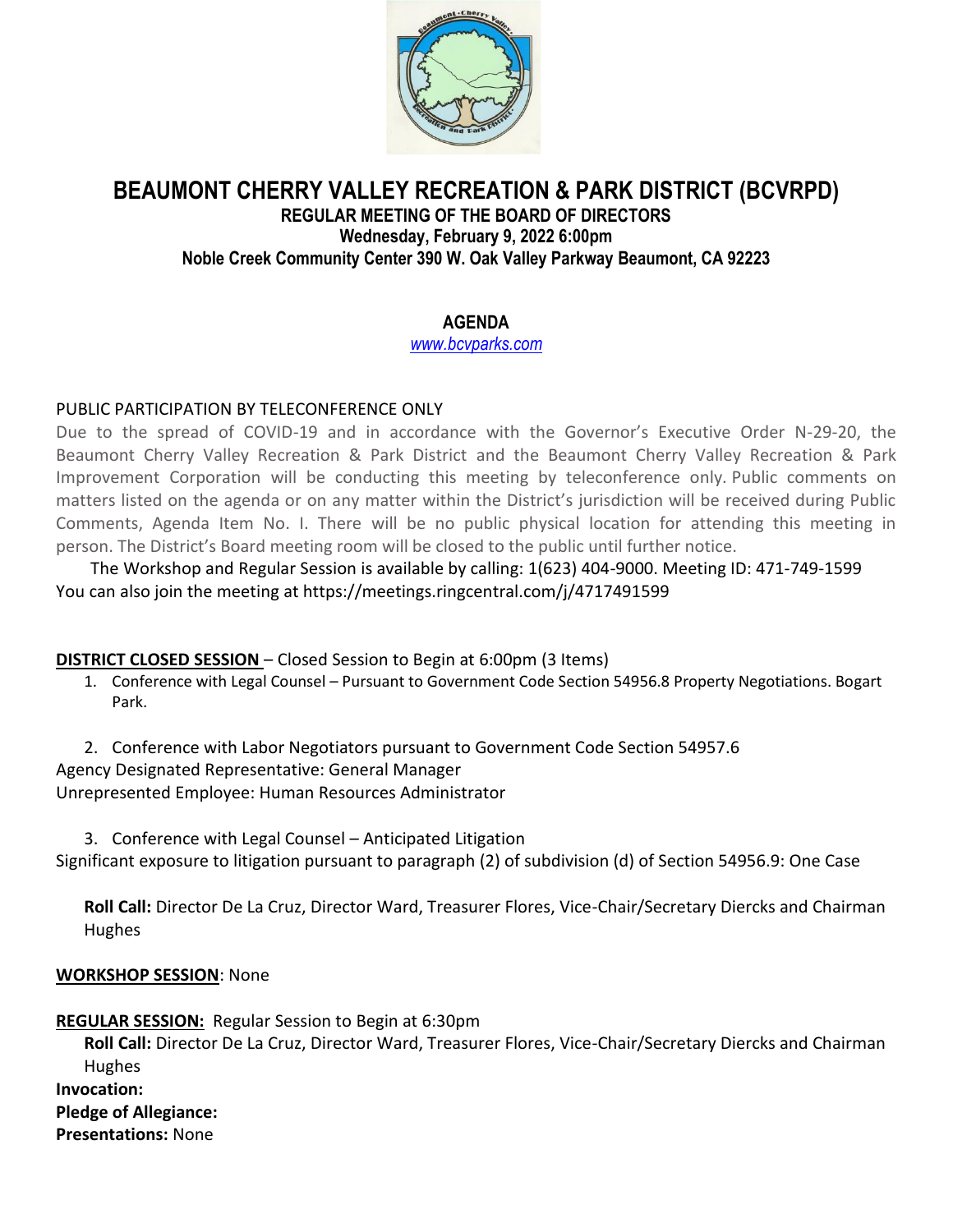**Adjustments to Agenda:** Government code sec 54954.2 provides "upon a determination by a two-thirds vote of the members of the legislative body present at the meeting, or if less than two-thirds of the members are present, a unanimous vote of those member present, that there is a need to take immediate action and that the need for action came to the attention of the local agency subsequent to the agenda being posted as specified in subdivision (a) "

### **1. PUBLIC COMMENT**:

If you are unable to participate by telephone or via RingCentral, you may submit comments and/or questions in writing for the Board's consideration by sending them to *janet@bcvparks.com*. Submit your written inquiry prior to the start of the meeting. All public comments received prior to the start of the meeting will be provided to the Board and may be read into the record or compiled as part of the record.

- **2. CONSENT CALENDAR:** Items are considered routine, non-controversial and generally approved in a single motion. A board member may request to have an item removed from the consent calendar for discussion or to be deferred. (Includes Minutes, Financials, Resolutions, and Policy & Procedure matters).
	- 2.1 Minutes of January 12, 2022
	- 2.2 Warrants for January 2022
	- 2.3 Bank Balances for January 2022
	- 2.4 Approve Special Provision Allowing for Teleconference Meetings during a Governor-Declared State of Emergency Pursuant to AB 361

### **3. ACTION ITEMS/BIDS & PUBLIC HEARING/REQUESTS**: (Includes Committee Reports)

- 3.1 Approval of Facility Use License Agreement, Cherry Valley Horsemen's Association
- 3.2 Bank of Hemet Account Signer Removal
- 3.3 Salary Survey Range Change Maintenance Foreman Finance Services Technician/Office Manager

#### 4. **DEPARTMENT REPORTS:**

Human Resources Administrator/Clerk of the Board: Janet Covington Financial Services Technician/Office Manager: Nancy Law Activities Coordinator: Kyle Simpson Maintenance Foreman: Aaron Morris Athletic Coordinator: Dodie Carlson General Manager: Duane Burk

#### **5. CALENDAR OF EVENTS:**

5.1 Committee Meetings

- Collaborative Agency First Wednesday Bi-Monthly, 5:00pm at the Beaumont Library.
- $\bullet$  Finance 1<sup>st</sup> Thursday of Every Month 5:00 pm NCCC.
- Facility Use Ad Hoc- Second & Fourth Tuesday Monthly @ 5:30 pm
- BCVRPD Board Meeting Schedule, NCCC
	- March 9, 2022 April 13, 2022 May 11, 2022
- 5.2. Upcoming Holidays
	- Monday, February 21, 2022 President's Day
	- Monday, May 30, 2022

## 5.3. Events

March 12<sup>th</sup>, 2022 - Bogart 1K/5K Fun Run March  $25^{th}$ , 2022 – Welcome Home Vietnam Veterans Day Woman's Club COVID testing through March 31, 2022